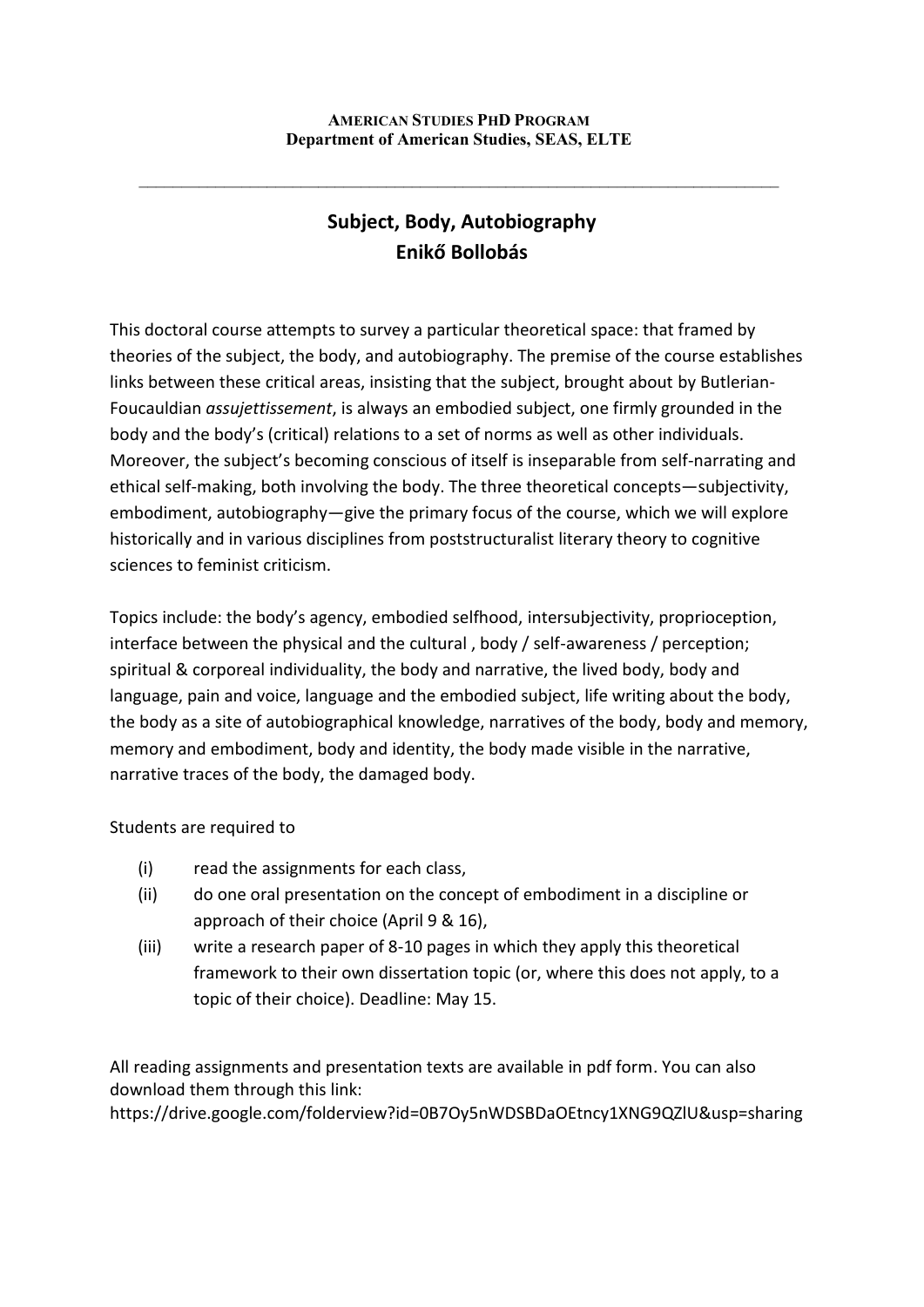#### **Schedule of topics and assignments**

#### **Orientation**

# **SUBJECTIVITY**

#### **THEORIES OF THE SUBJECT**

Assignment for all: Judith Butler, *Gender Trouble*  (It is assumed that everyone is familiar with this classic; should this assumption not prove true, please [re]read Butler so that you can participate in class discussion.)

# **Power, Critique, Agency**

Assignment for all: Michel Foucault, "The Subject and Power" Michel Foucault, "What Is Critique" Judith Butler, "What Is Critique"

# **Intersubjectivity**

Assignment for all: Kym Maclaren, "Emotional Metamorphoses: The Role of Others in Becoming a Subject"

#### **The Body**

Assignment for all: Elizabeth Grosz, "Refiguring Bodies," "The Body as Inscriptive Surface"

#### **EMBODIMENT**

#### **The classics: Husserl**

Assignment for all: Joona Taipale, "Selfhood and the Lived Body," "Intersubjectivity"

#### **The classics: Merleau-Ponty**

Assignment for all: Maurice Merleau-Ponty, "Sense Experience," "Other Selves and the Human World"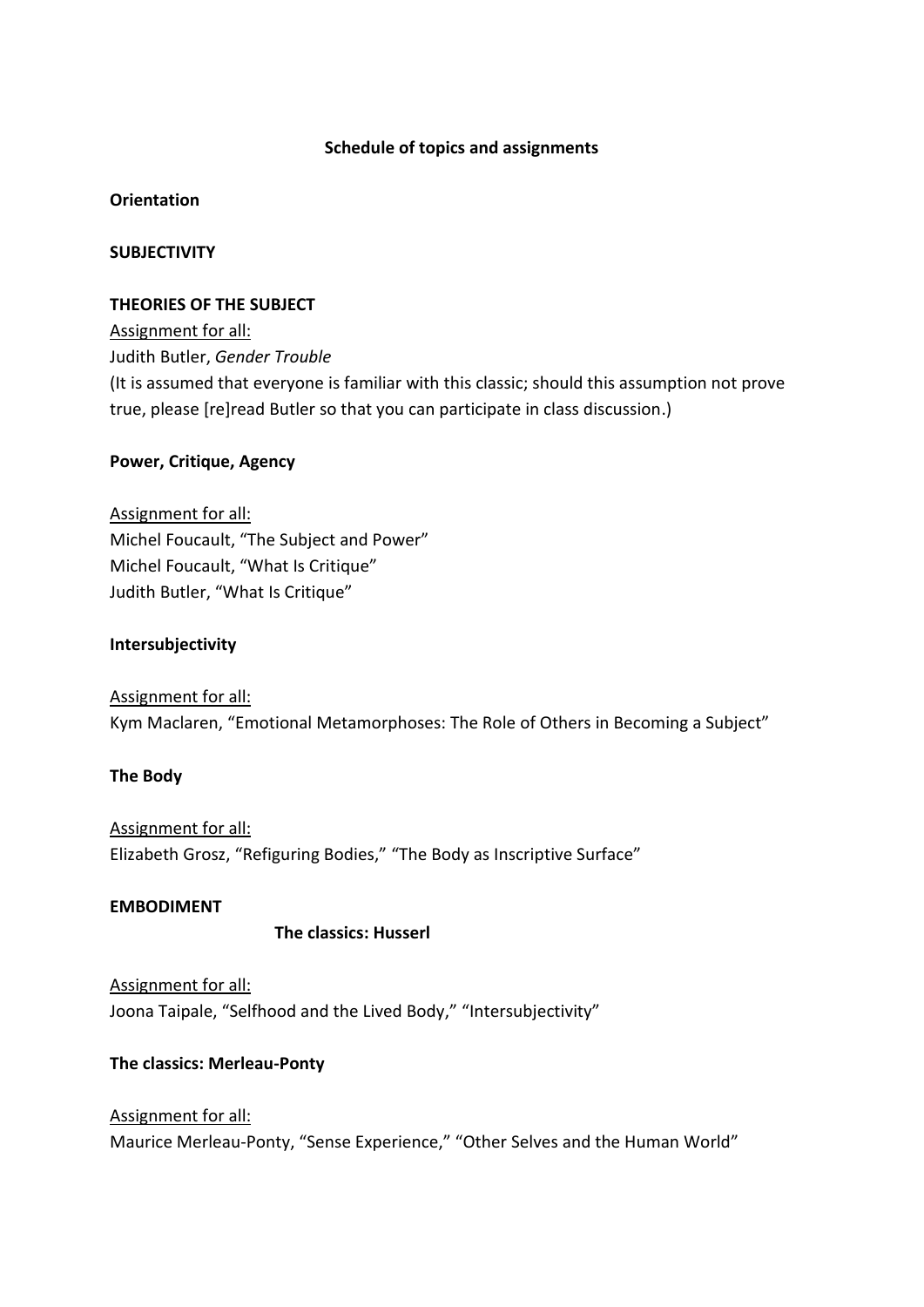**Embodiment in the humanities and social sciences**

Student presentations:

1. Embodiment in cognitive sciences Szokolszky Ágnes, "Nyelvi megértés az »embodiment« nézőpontja szempontjából"

**. . . . . . . . . . . . . . . . . . . . . . . . . . . . . .** 

2. Embodiment in social psychology

Brian P. Meier, Simone Schnall, Norbert Schwarz, John A. Bargh, "Embodiment in Social Psychology"

**. . . . . . . . . . . . . . . . . . . . . . . . . . . . . .** 

3. Embodiment and feminism Elizabeth Grosz, *Volatile Bodies* Donna Haraway, "Situated Knowledges"

**. . . . . . . . . . . . . . . . . . . . . . . . . . . . . .** 

4. Embodiment and ethics Gail Weiss, *Body,* "Bodily Imperatives"

**. . . . . . . . . . . . . . . . . . . . . . . . . . . . . .** 

5. Embodiment in visual culture

David Levente Palatinus, "From the *Pictorial Turn* to the Embodiment of Vision"

**. . . . . . . . . . . . . . . . . . . . . . . . . . . . . .** 

6. Embodiment and anthropology

Thomas J. Csordas, "Embodiment as a Paradigm for Anthropology"

**. . . . . . . . . . . . . . . . . . . . . . . . . . . . . .** 

7. Embodiment and the narrative

Genie Babb, "Where the Bodies Are Buried: Cartesian Dispositions in Narrative Theories of Character"

Catriona Mackenzie, "Personal Identity, Narrative Integration, and Embodiment"

*Helikon* "Testírás"-szám – LVII (2011)/1-2. (Recenzió: Tóthová Andrea: "Megírni a testet és testet adni az írásnak" – *TNTf*)

**. . . . . . . . . . . . . . . . . . . . . . . . . . . . . .**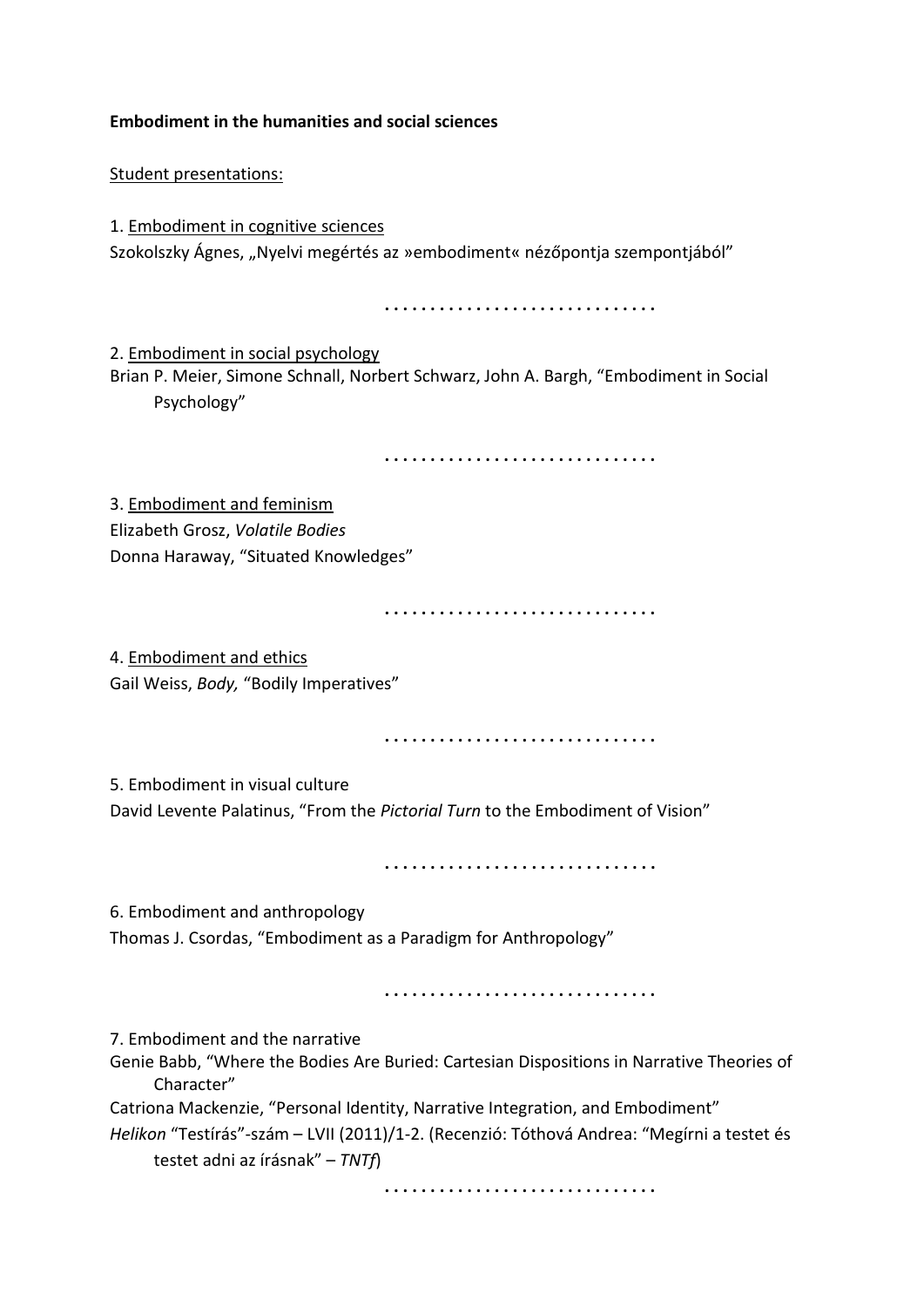# **Student presentations cont'd**

#### **FEMALE EMBODIMENT**

#### Assignment for all:

Susan Bordo, "Material Girl," "Postmodern Subjects, Postmodern Bodies, Postmodern Resistance"

# **AUTOBIOGRAPHY**

Assignment for all: Philippe Lejeune, "The Autobiographical Pact" Sidonie Smith and Julia Watson, "Life Narrative: Definitions and Distinctions," "Autobiographical Subjects"

# **Life writing and the body, body and identity**

Assignment for all:

Sidonie Smith and Julia Watson, "The History of Autobiography Criticism, Part I: Theorizing Autobiography," "The History of Autobiography Criticism, Part II: Expanding Autobiography Studies"

Sidonie Smith, "The Universal Subject, Female Embodiment, and the Consolidation of Autobiography," "The Bodies of Contemporary Autobiographical Practice"

# **Wrapping up; research papers due.**